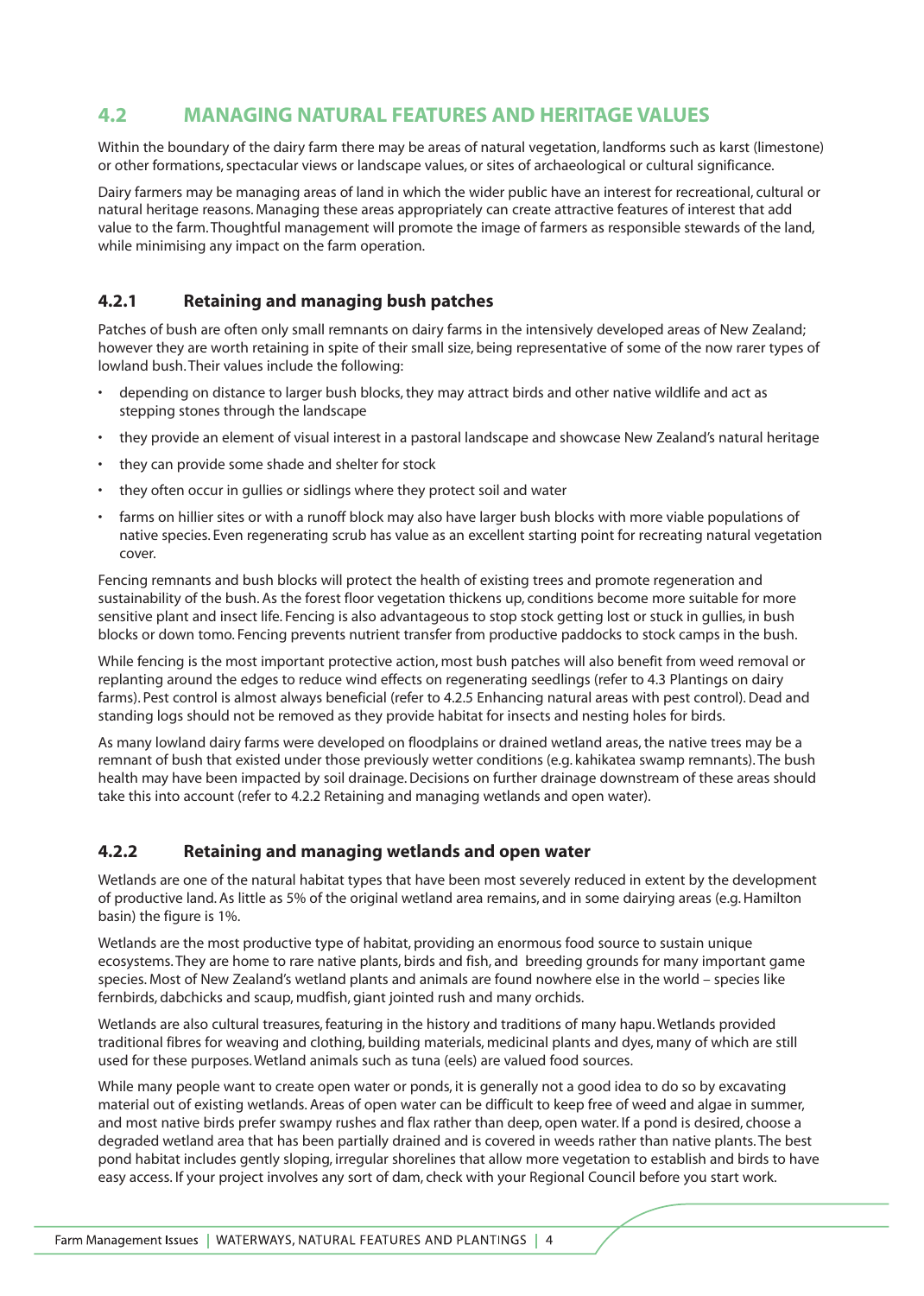Advice on game species habitat can be sought from Fish and Game NZ or Ducks Unlimited.

Wetlands also act as filters and sponges in the farm landscape with benefits for flood control and water quality. The dense vegetation slows water flow so that sediment settles, while the organic, peaty soils soak up water and release it slowly, maintaining summer water levels downstream. The soil-plant combination in a wetland is also the ideal site for processing nitrogen in farm run-off and seepage, releasing up to 90% of the N back to the air if sufficient retention time is achieved.

These benefits can arise from even small wet areas that may not have great visual impact. Swampy areas in paddocks, wet gully bottoms and seeps, small patches of raupo or wiwi rushes are in fact wetlands that have the values described above.

Best management of wet areas is relatively simple, and depends on retaining water levels and effective stock exclusion, especially during wetter months of the year. Allowing wetland vegetation to reestablish will maximise the habitat and nutrient processing benefits. It is also important to maintain unobstructed connections to other water bodies for fish.

#### **4.2.2.1 Maintaining water levels**

It is sometimes overlooked that water levels need to be maintained in wetlands to keep them healthy. Alteration of drainage conditions downstream can degrade upstream wetland areas. Care is also needed when raising water levels in a wetland; this should be done gradually over time to allow vegetation to adapt.

While draining wet areas may be an attractive option to obtain more grazing land, this needs to be considered in light of the benefits of retaining wetlands and the cost of achieving and then maintaining effective drainage, without which pasture quality will be poor. There may also be regulations about new drains or deepening existing drains near a wetland - check with your Regional Council.

Maintaining wet soils and therefore anaerobic conditions in a wetland is also likely to produce the most efficient denitrification process, resulting in more nitrogen being processed to the inert nitrogen gas (N<sub>2</sub>) and a smaller proportion being released as the greenhouse gas nitrous oxide  $(N,0)$ .

#### **4.2.2.2 Fencing and wetland vegetation establishment**

Effective fencing will protect the wetland while also preventing stock from getting bogged in these wet areas. It may reduce animal health problems such as liver fluke.

Even temporary electric fencing in winter, with grazing in summer, will avoid compaction and pugging of the soils while wet and provide some of the filtering and sponging benefits for water quality and flood control. A permanent fence will do this more effectively and also allow wetland vegetation to re-establish for maximum habitat and nutrient stripping value, providing the carbon source for nitrogen removal processes. Visual appeal and habitat value can be enhanced further with planting of low-growing wetland species (refer to 4.3.1.2 Design for waterways and wetland plantings).

Wet patches with dense vegetation can also be used to treat runoff from tracks, races and crossings by diverting wash from these surfaces into patches of rough grass and wet soils, rather than straight into streams.

#### **4.2.2.3 Connections to other waterways**

A large number of native fish species, including whitebait, move between sea and freshwater and need an unobstructed pathway to complete their life cycle successfully. Many of these species live in wetlands for some or all of their lives.

Wetlands connected to streams at least 10 cm deep will be accessible to most native freshwater fish. However, long stretches of fast flowing or polluted water, flap gates, or overhanging culverts act as impassable barriers. For correct culvert design and placement, refer to 6.5.2 Culverts. Some juvenile fish are able to climb wet surfaces and a flexible corrugated pipe with water trickling through it can be used as a fish pass between wetland areas where there is an obstruction to their free passage.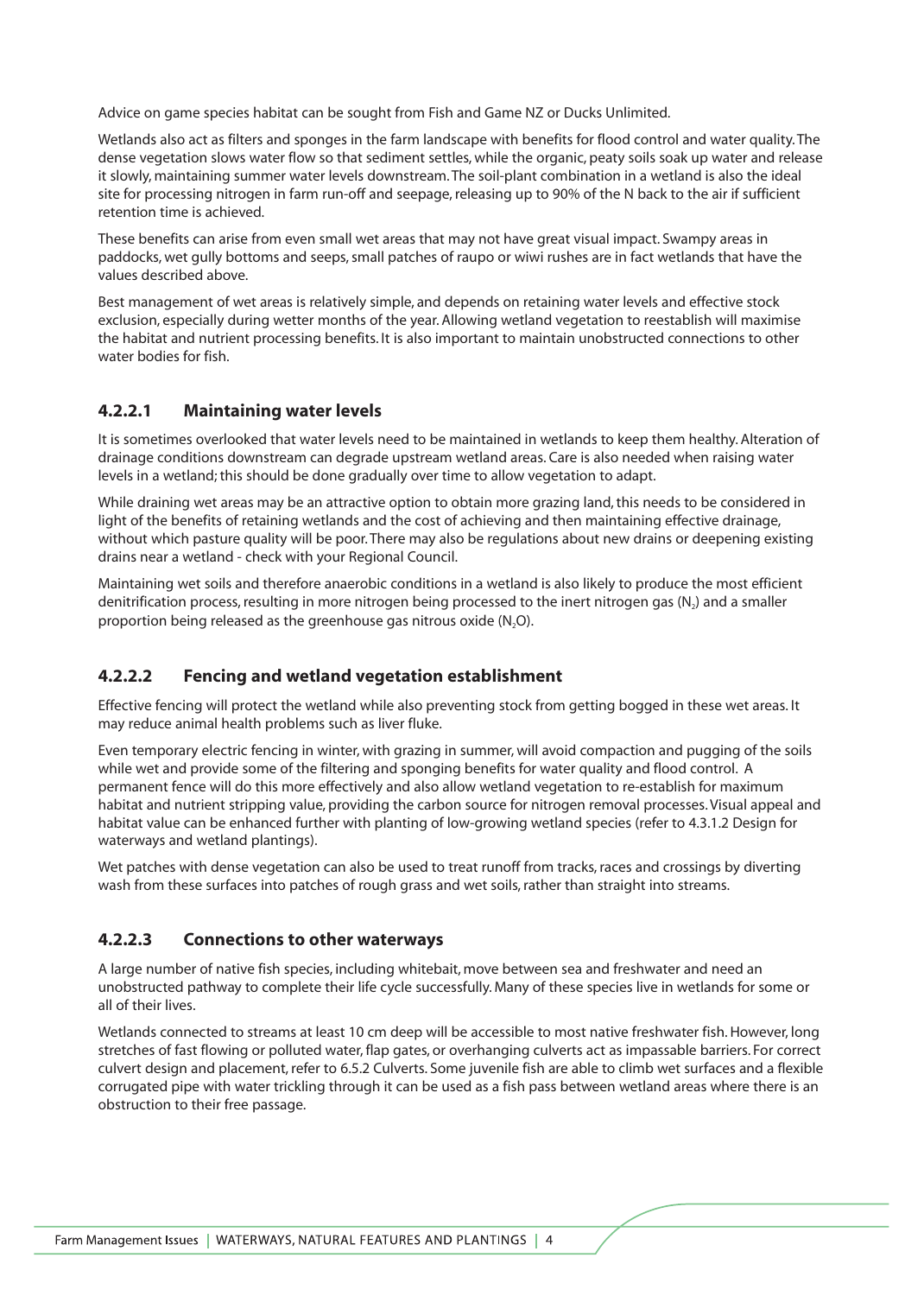## **4.2.3 Heritage, cultural sites and recreational use**

Sites of historic or cultural significance may require specific management and provision for access.

Protecting archaeological sites from damage helps preserve irreplaceable heritage for future generations. Features of pre-European occupation such as pa sites, terraces and trenches, kumara pits and shell middens are susceptible to stock trampling and erosion, as are more recent features from military activity, gold mining and the like. Protective fencing may aid their preservation. However, tree roots and vines may be equally damaging to these sites, so light grazing with sheep is recommended where possible. Tree felling, tracking or other earthworks can also create major disruption of historic sites.

All archaeological sites are protected by the Historic Places Act 1993 from modification, damage or destruction. An archaeological site is defined as a place associated with pre-1900 human activity, where there may be evidence relating to the history of New Zealand. These sites should be avoided as possible if you are planning developments. If you are going to do work that may affect an archaeological site you must obtain an archaeological authority from the New Zealand Historic Places Trust before beginning work such as earthworks, subdivision, forestry, road construction, building, landscaping or fencing. For technical advice or assistance, contact the NZ Historic Places Trust on 0800 437 482. A list of consulting archaeologists is available from the NZ Archaeological Association website www.nzarchaeology.org . A resource consent may also be required from your District Council.

Urupa (burial areas) or other waahi tapu (sacred or special areas) should be treated with the utmost respect and the use of machinery and particularly earthworks avoided except under the guidance of local kaumatua (respected elders). If artefacts are unearthed, advice should be taken from kaumatua and technical assistance sought from an archaeologist, the Historic Places Trust or the Department of Conservation. If human remains are discovered, the correct process is to contact the Police, local iwi and the Historic Places Trust (all 3 parties are to be contacted).

In some cases, knowledge about these places will have been lost amongst current generations. In other cases, associations with significant sites may have continued, even over many changes of farm ownership. Issues can arise when management or access provision changes, as a new owner may be unaware of these associations.

Recreational or harvesting use is another case where people other than the landowner have an interest in a site on the farm and a desire for continued access. This may include angling, whitebaiting, eeling, collecting watercress or flax, harvesting medicinal plants, duck-shooting, and the use of walkways or swimming holes.

The ability to maintain and harvest traditional food sources is a critical cultural concern for Maori connected with particular localities, because correct hospitality (manaakitanga) to uphold the mana of the local people includes providing the customary local foods.

In all of these cases, desire for access to farm sites can be great source of concern for the farmer. Public access is an issue that gives rise to much debate as farmers fear that their property rights can be eroded and that access should be at the discretion of the farm owner. Issues with public access include concerns for personal, home and farm security, productivity impacts, privacy, fire risk, littering, animal welfare, health and safety risks and biosecurity risks.

Where land owners wish to promote accesss design of fencing to facilitate access can include stiles or lengths of insulator hose to allow people to traverse a fence without damaging it. Tree planting should also take into account recreational users' needs (e.g. clear areas near pools for fly-fishers).

Members of the public seeking access to any areas or sites on private land must ask permission from the land owner. Land owners should advise access applicants that they enter the private property at their own risk and point out any known hazards. On granted access, the public should respect the landowners wishes and have regard for gates, stock, littering, smoking and fires.

## **4.2.4 Legal protection and covenants**

A covenant provides a means of legal protection against vegetation clearance, subdivision, earthworks or building for areas of native bush or other natural or heritage features on private land. It is registered on the land title and means current and future owners retain ownership and management of the area within the constraints of the covenant conditions, which are designed to protect the values of the area. The protection may apply in perpetuity or for a time specified in the covenant.

There is considerable scope for flexibility in the conditions of a covenant, such as provision for recreational infrastructure, tracks, and harvest of planted trees. This makes it an attractive option for farmers who want to be proactive about setting their own management conditions for a natural area on their farm, as there is minimal risk that protected areas will attract imposed conditions from external agencies at a later date.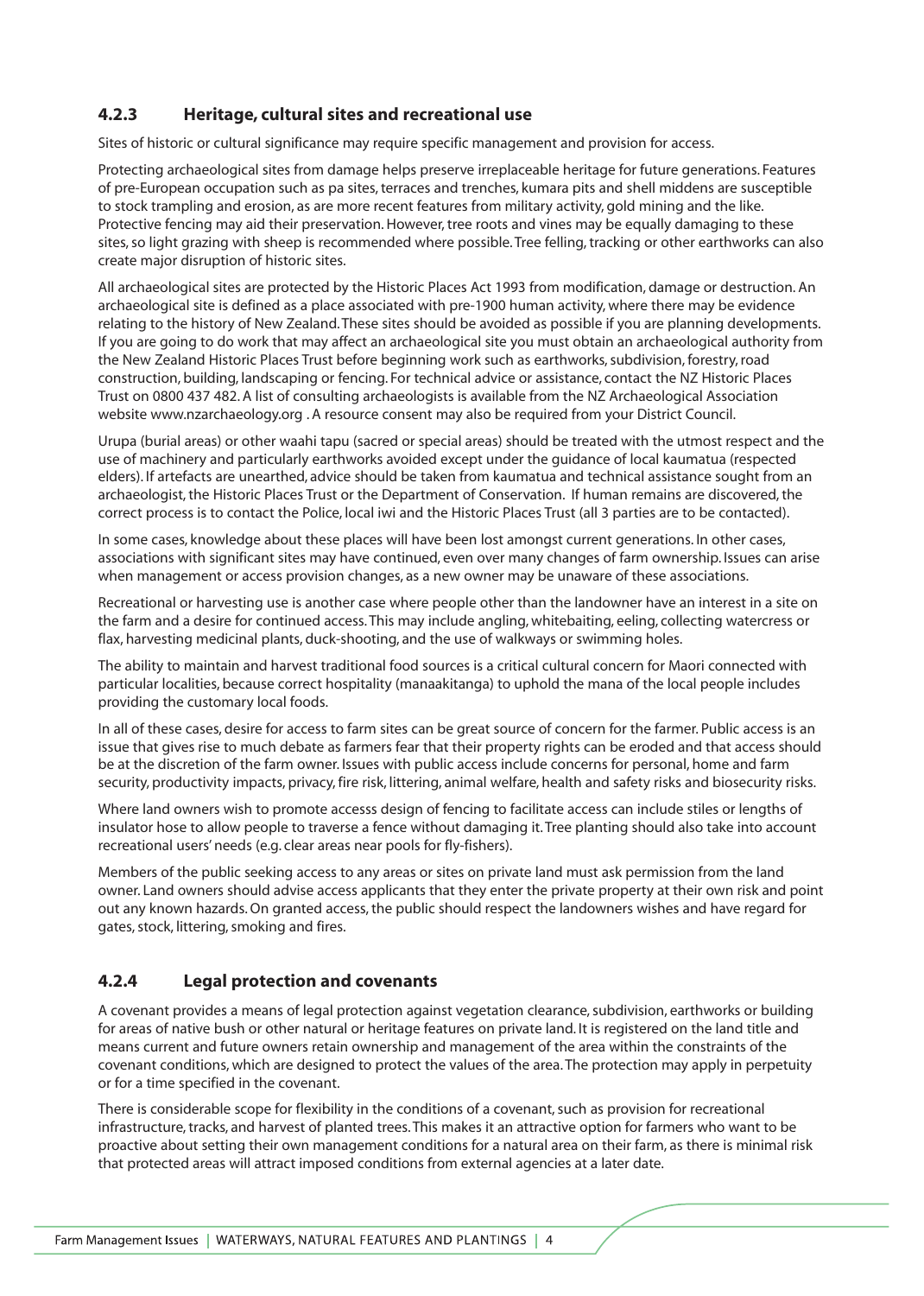Covenanting agencies usually cover the cost of surveying the block and contribute to the cost of fencing. They may also be able to provide advice about enhancing the site and help to source funding for pest control in the covenanted area.

Legal protection for an area can be achieved by:

- registering it with the Queen Elizabeth II National Trust under an Open Space Covenant
- in the case of Maori land, placing it under a kawenata (covenant) or creating a Maori reservation with Nga Whenua Rahui
- creating a conservation covenant with a District Council or the Department of Conservation (DOC) or a protected private land agreement with DOC
- applying for it to be registered with the Historic Places Trust.

A protected private land agreement involves the Department of Conservation and results in the area of natural or cultural value being set aside as 'protected private land' under the Reserves Act (1977). Such an agreement will provide a similar degree of protection as a covenant. The agreement is notified in the New Zealand Gazette and the notice is registered on the title. It is binding on subsequent owners unless otherwise agreed, whereas a 'management agreement' with DOC is usually renegotiated when land is sold.

The Historic Places Trust maintains a register of archaeological and heritage sites and can give advice on the best form of legal protection and management for these sites.

Other financial assistance and incentives are also available for heritage protection. The Nature Heritage Fund (administered by DOC) makes purchases of land with significant conservation value from landowners wishing to sell. Some District Councils also offer incentives to protect land such as extra subdivision rights (on-site or transferable) or rates relief. Contact your local council to enquire.

Assistance available for legal protection is summarised in Table 4.2-1.

| <b>LAND PROTECTION FUNDING</b>    |                                                                                                                                                                                                                                                                              |                                                                                                 |
|-----------------------------------|------------------------------------------------------------------------------------------------------------------------------------------------------------------------------------------------------------------------------------------------------------------------------|-------------------------------------------------------------------------------------------------|
| <b>Funding Agency</b>             | Role                                                                                                                                                                                                                                                                         | <b>Contact Details</b>                                                                          |
| Department of Conservation        | The leading Crown agency responsible<br>for conservation. Can advise on how to<br>identify, maintain and enhance existing<br>values. Can give management advice on<br>browsing and predator pests                                                                            | Department of Conservation<br>PO Box 10420, Wellington<br>Phone 04 471 0726                     |
| Queen Elizabeth II National Trust | An independent organisation helping<br>farmers protect their land. Jointly financed<br>by government grants, donations, interest<br>on investments and membership fees. Local<br>District Councils process written applications.<br>Restrictions are noted on the land title | Oueen Elizabeth II National Trust<br>PO Box 3341, Wellington<br>Phone 04 472 6626               |
| <b>Historic Places Trust</b>      | The leading agency for the care and<br>protection of historic places in New Zealand                                                                                                                                                                                          | The New Zealand Historic<br><b>Places Trust</b><br>PO Box 2629, Wellington<br>Phone 04 472 4341 |
| Forest Heritage Fund              | Provides funding to protect indigenous<br>forests on Māori and private land. Funding<br>may be in the form of assistance with fencing,<br>surveying, and legal costs                                                                                                         | The Secretary<br>Forest Heritage Fund<br>PO Box 10 420, Wellington<br>Phone 04 471 0726         |
| Ngā Whenua Rāhui                  | Provides funds to help Māori owners identify<br>and protect important lands                                                                                                                                                                                                  | The Executive Officer<br>Ngā Whenua Rāhui<br>PO Box 10 420, Wellington<br>Phone 04 471 0726     |

Note: Other organisations working with farmers to promote conservation on private land include Ducks Unlimited, Federated Farmers of New Zealand (Inc), Fish and Game Councils, Regional Councils, District Councils, The Royal Forest and Bird Protection Society, New Zealand Landcare Trust, Ministry of Agriculture and Fisheries, and the New Zealand Farm Forestry Association.

**TABLE 4.2-1**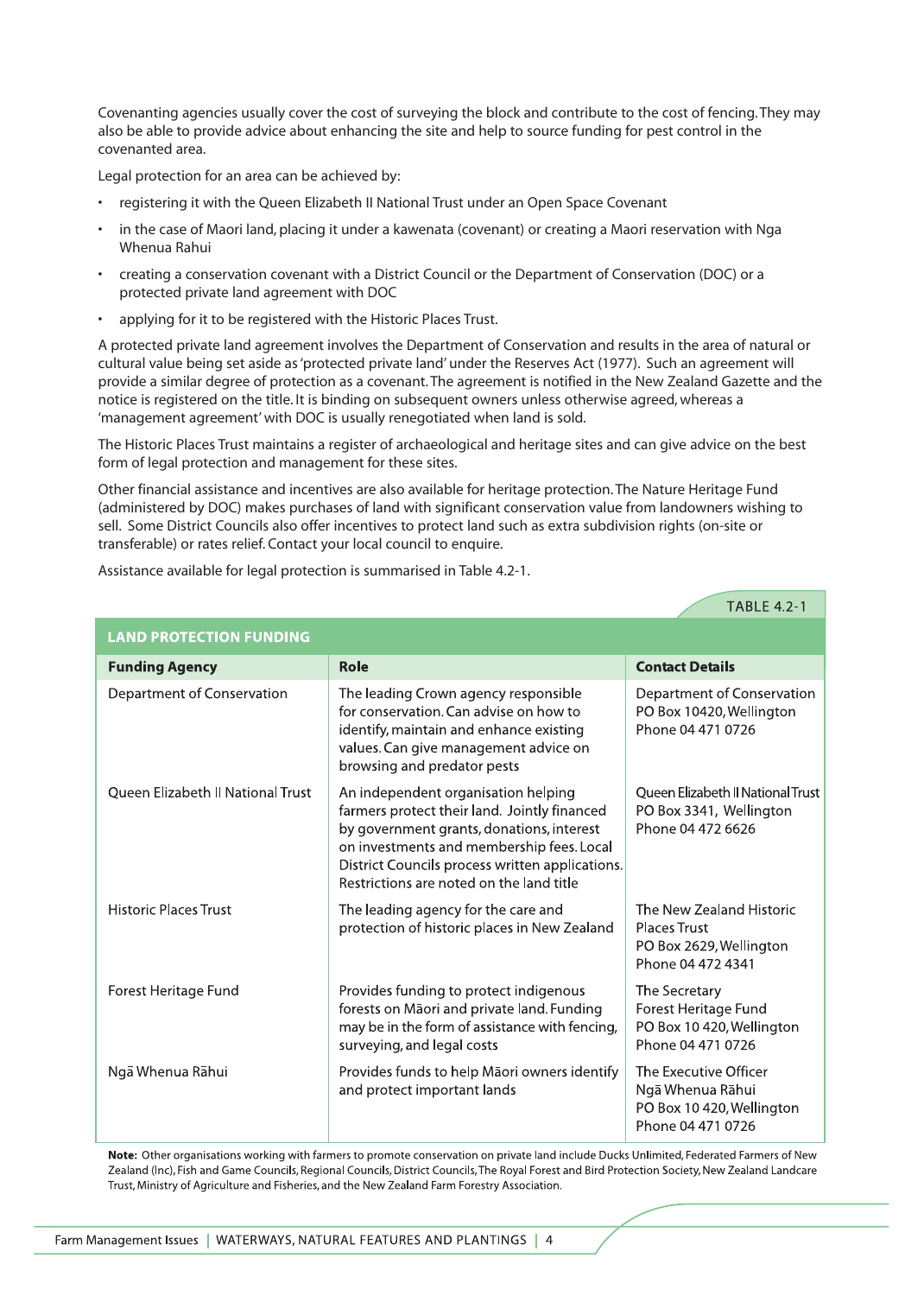# **4.2.5 Enhancing natural areas with pest control**

Control of a range of pests will greatly enhance natural areas such as bush blocks, riparian margins and wetlands.

Possums can damage young plants, weaken an established canopy and change the make-up of the forest through selective browsing of favoured species. They also eat birds' eggs and young chicks, and native insects, flowers and fruit. This impacts on the plants they feed on, the insect fauna, and the native birdlife. Possums can also consume significant quantities of pasture, constituting a direct cost to farmers.

Goats browsing on the forest floor can completely graze the understorey and ground cover and prevent regeneration.

Mice and particularly rats compete with birds for food (fruit and insects) and remove seed sources that could otherwise regenerate the forest. Rats also eat birds' eggs and chicks. Hedgehogs are an often-overlooked pest that will eat native insects and the eggs of ground-dwelling birds.

Stoats and cats are well-evolved predators that climb trees and kill birds on the nest. Predation from these species as well as rats and possums is the main cause of nest failure. Dogs are also a hazard to ground-dwelling birds such as kiwi. Regular control of predators in the breeding season (around September) will see more young birds fledge.

Magpies, while visible and audible, do not have as great an impact on native birds as the other species listed above.

A variety of animal pest control methods exist, which may suit different situations and preferences of the farmer. Bait stations for possums and rabbits are an effective low-labour method, and some toxins have the advantage of secondary kill of predators (when they eat poisoned prey). However, there is an ongoing cost involved in refilling with bait and there are licensing requirements for some poisons (refer to 7.1.7 Chemicals for animal pest control). Traps are a one-off cost but require ongoing labour to set and check for dead animals. Shooting can be effective in small areas but tends to be an ad-hoc approach to pest control.

Pest control should be well planned, since removing one pest or predator may promote prey-switching (e.g. cats switching from rats to birds) or pest explosions (e.g. removal of cats causing an explosion of rat numbers).

Timing of control is also important, for example greater control can be achieved by setting baits in winter when other food sources are limited, and more benefit can be had from controlling pests prior to the birds' breeding season. For these reasons, a late winter control effort can be most cost-effective.

Great care is needed when handling poisons or traps to ensure the safety of humans, stock and dogs, and to meet ethical standards for killing target species. SPCA- approved traps are now available. It is best to seek advice from your Regional Council, DOC or an experienced animal pest control contractor. There are also useful resources available such as "Restoring the Balance" (download from www.landcare.org.nz) or the New Zealand Farm Environment Award Trust's publication "Managing Natural Features on Farms" available from the Ministry of Agriculture and Fisheries website www.maf.govt.nz or from the Trust at info@nzfeatrust.org.nz

Most Regional Councils offer advice on controlling animal pests and have developed Pest Management Strategies that identify key plant and animal pests for the region. Regional Councils have also done intensive possum control for the Animal Health Board aimed at tuberculosis control, though this level of activity is now reducing. Some Regional Councils also carry out pest control funded by regional and special pest management rates to protect particular environmental values. They may also offer financial or material support to community members undertaking such control.

## **4.2.6 Top tips for enhancing natural features**

- **Fence natural areas to avoid stock hazards and save time mustering, while protecting the natural values of the area and allowing regeneration of bush.**
- **Consider leaving battens off fences around bush blocks to minimise maintenance associated with tree and branch fall.**
- **Legal protection through a covenant will ensure the natural values of an area are retained while ownership remains with the farmer.**
- **Maintain water levels in wet areas and ensure connections to other water bodies are unimpeded for fish passage.**
- **Consider wider public interest in sites on the farm and how access can be maintained without disrupting farm operations or creating undue risk.**
- **Carry out pest control to enhance wildlife in bush blocks, especially in the lead-up to the spring bird breeding season. Use low-maintenance bait stations or low-cost traps – seek competent advice on the best methods for your situation.**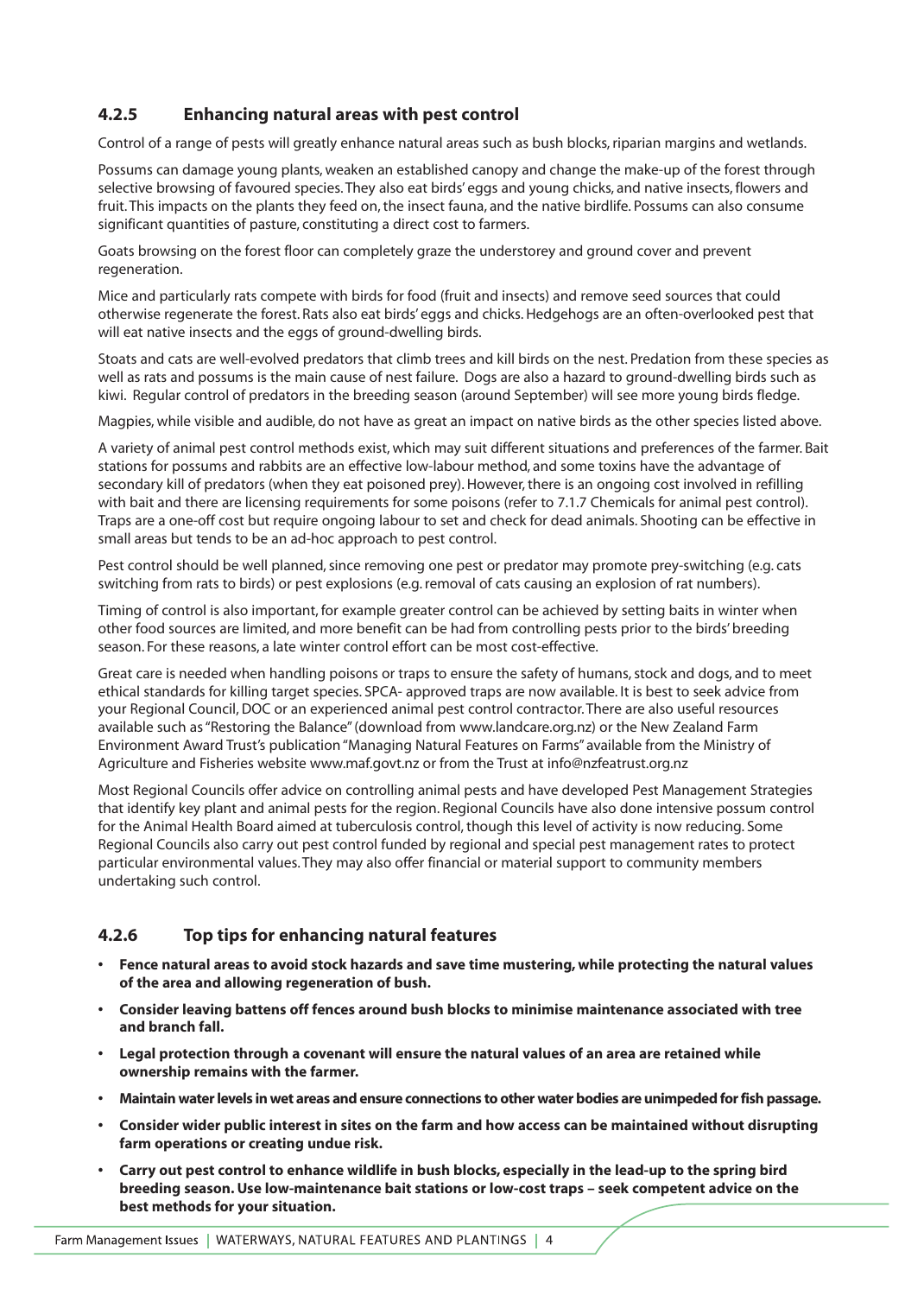# **4.3 PLANTINGS ON DAIRY FARMS**

Plantings may be desirable on a dairy farm for a number of reasons, the main ones being:

- more shade and shelter for stock
- more diverse native flora and fauna in the farm landscape
- enhanced waterways and wetland habitat
- erosion control
- timber production
- reduce evaporation and increase irrigation efficency.

Further benefits may include firewood from woodlots or products such as manuka honey, enhanced recreational opportunities, and greater visual appeal and property value. Permanent plantings also form a carbon sink, removing the greenhouse gas carbon dioxide from the atmosphere.

Steps to take in successful planting include the following:

- 1. Clearly defining what the tree planting is for: e.g. riparian strip, erosion control, shelter, timber or habitat planting.
- 2. Selecting species that will satisfy the purpose and do well at the site, taking the whole farm system into account.
- 3. Sourcing trees early to ensure a good supply of suitable seedlings at the right stage of growth, including locally sourced plants if using natives.
- 4. Protecting plantings from stock, usually by fencing off the area.
- 5. Clearing any weeds in the fenced areas well in advance of planting natives, which are sensitive to herbicides.
- 6. Preparing the plants and planting out, selecting the right spot for each plant. Mulching and staking should be considered.
- 7. Carrying out maintenance, including weed and pest control and pruning.

## **4.3.1 Design for different purposes and sites**

The purpose of the planting and the local site conditions will determine the appropriate species and planting design. While there is scope for personal preference, it is wise to seek advice from others who have done plantings in the locality as to what has been most successful. Neighbouring areas of native bush will also provide guidance as to what grows well where you are – the species around the edges will give the best idea of what will establish on a bare site. It may be wise to plant a small area with a range of hardy coloniser species in the first year and observe what grows best.

Certain plants should be avoided. These include exotic species that may become environmental pests. As a plant's potential to be invasive depends on local conditions, check with your Regional Council for a list of pest plants. Other plants are poisonous to stock or can cause abortions. For example, cypress species including macrocarpa and lusitanica may induce abortions in cattle and the native species ngaio and poroporo have been reported as poisonous to young stock.

Siting of plantings and fencelines will often be determined by practicalities and farming considerations. However, where a natural landscape effect is desired, it is wise to follow a contour and avoid straight lines, and to plant naturally-occurring, rather than garden variety plants (e.g. with coloured foliage). Diverse plantings will give greater biodiversity benefits and a more natural landscape effect than a single species.

Consider the following when planning where to plant:

- site conditions such as wind, frost, aspect, drainage and also stock requirements for shade or shelter
- areas with problem weeds, steep contour, stock danger or unproductive grazing that might be better used for trees. Consider also any weeds that might threaten a planting
- any flood channels that need to be kept clear of obstructions
- desirable views to protect or enhance, and undesirable views to screen
- existing plantings, bush areas or riparian strips to add to or connect up
- Opportunities where fencing of areas can contribute to farm paddock subdivision.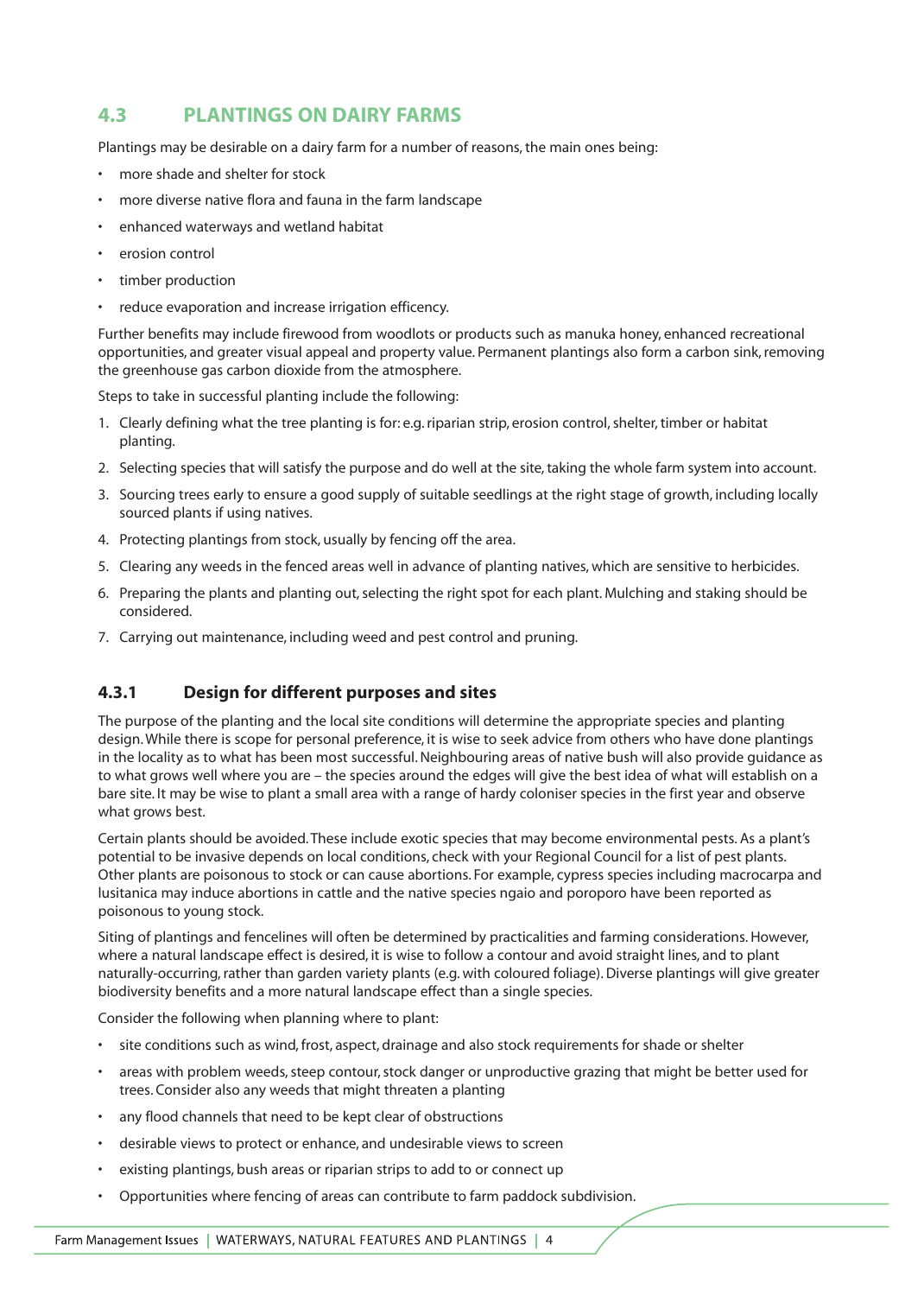# **4.3.1.1 Design for bush plantings**

A wide variety of species can be found in these areas, so look at naturally-occurring vegetation to see what is common locally.

Planting into open, exposed sites may require a 'nurse crop' of hardy, coloniser species to be established first, with a later planting of mature canopy species amongst it, which will gradually overtop the nurse crop. Once a thickly planted nurse crop is established (i.e. the pioneer species are at least 1 m tall), other species can be interplanted at a rate of 50-100 canopy trees for every 1000 hardy plants, or a spacing of about 6 m apart. If you plan this in advance, gaps can be left in the nurse crop for planting later. Otherwise, some thinning may be required to create gaps in the nurse crop cover for the larger trees.

Gorse can also be used as a nurse crop and may be simply fenced and left for natives to gradually take over (where a suitable seed source is nearby), or gaps or lines can be cut in the gorse to provide planting sites for native trees.

Typical coloniser species that could be used in a nurse crop cover are kanuka (drier sites) or manuka (wetter sites), cabbage trees, *Pittosporum, Olearia, Coprosma* and *Pseudopanax* species and toetoe (native *Cortaderia*, not to be confused with introduced *Cortaderia* species or pampas, which is a weed).

For colder areas, frost tolerance is important. The colonisers listed above are frost tolerant, while others like wineberry, fuchsia and mahoe may suffer some frost-pruning but then recover.

If plants with a range of flowering and fruiting seasons are used, these natural areas are more likely to attract birds and native insects.

#### **4.3.1.2 Design for waterways and wetland plantings**

An ideal riparian planting includes low overhanging plants along the banks (such as sedges and toetoe), to enhance bank stability and provide cover for stream life. A range of tree species can then be set back from the bank, ideally leaving a grass strip on the paddock side of the riparian area for filtering purposes. Nitrogen-fixing species such as alders should be avoided, as nitrogen is undesirable near waterways. Species that create a dense litter layer (such as mahoe) will help trap and filter run-off. If only one bank is to be planted, planting the northern side will provide maximum shade to the stream and less to the paddock.

Low, dense, and stalky vegetation is ideal for wetlands as it helps to slow runoff and lengthen the time water is retained in the wetland, while providing a carbon source for bacteria that strip nitrogen. Suitable plants include locally-occurring species of native sedge, raupo, rush and flax, all of which can be split from existing plants and the sections planted out. By enquiring with local weavers about desirable flax varieties, an asset for harvest can be also created to provide for cultural use.

Large tree planting is not always advisable near wetlands as trees can dry the site and shade out low vegetation that assists in filtering and nutrient stripping. Trees like manuka or karamu can be planted further back, where soils are moist but not saturated, reserving lower growing wetland plants for the waterlogged soils.

Tree planting around effluent treatment ponds is also not recommended as shading can reduce the effectiveness of effluent treatment. Low shrubs or toetoe can be used.

Riparian planting design should consider where unimpeded flood passage is needed – small sedges that lie down flat in a flood may be the most appropriate on these stretches.

## **4.3.1.3 Design for shade and shelter**

Priority areas for shade are those where stock spend a lot of time e.g. yards and pads. Many farmers prefer deciduous trees since they only provide shade when it is needed in summer and do not shade pasture and preventing tracks from drying out in winter. Fast growing trees such as poplars are a common choice, although possums may damage some varieties where they are present in high numbers. For considerations for planting around pads refer to 6.6.1 Planning a stand-off or feed pad.

High pruning of paddock shade trees is recommended so that the shady area moves around with the sun to prevent stock camping in one spot (refer to Figure 4.3-1).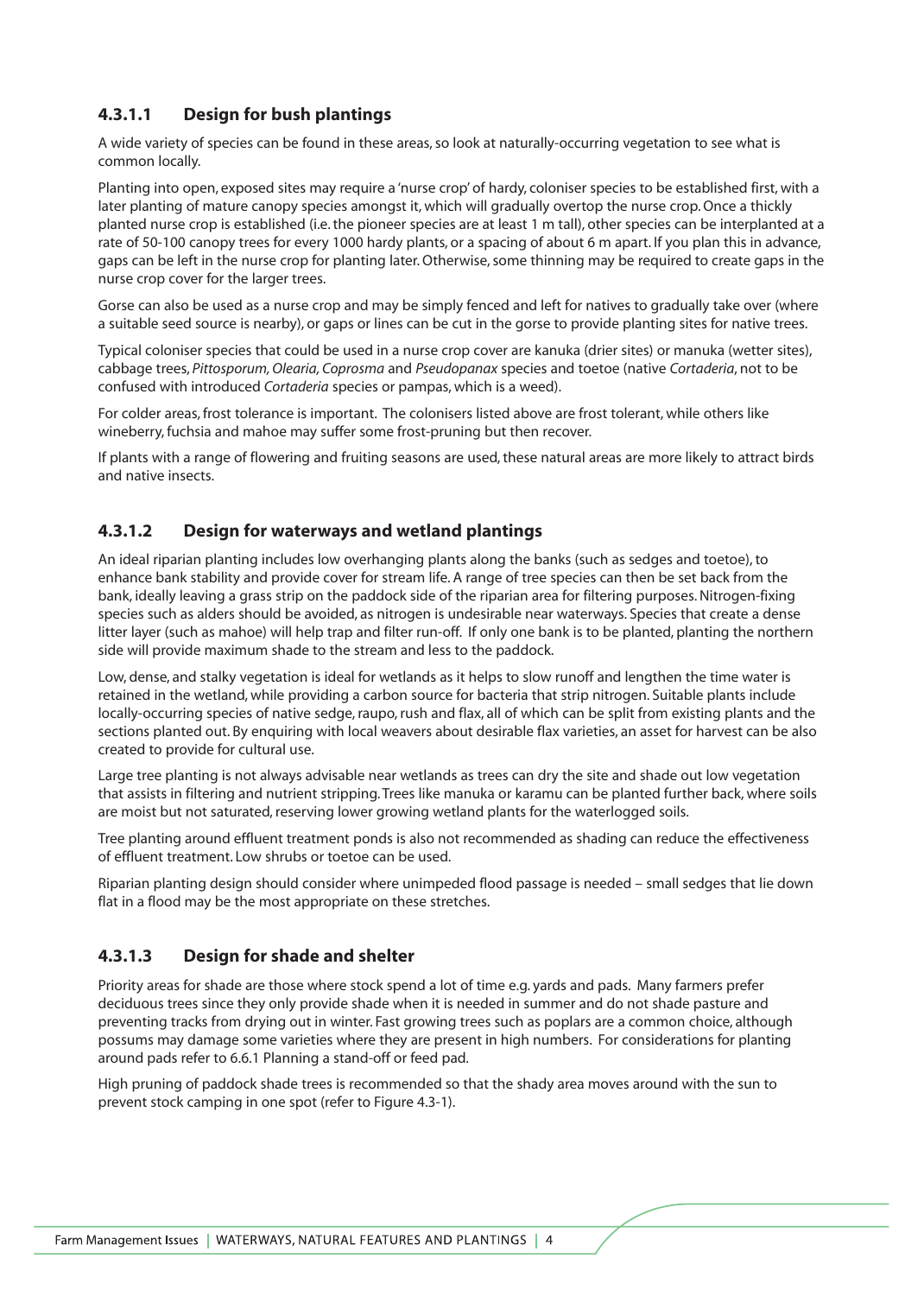



*Source: Environment Waikato Source: Environment Waikato*

Shelter is usually provided by planting belts of trees, though clumps or riparian strips can also be effective. Species should be selected that grow tall and cope with open windy sites, while tolerating pruning. Ideally shelter should be porous, so that wind is filtered rather than blocked, as a solid shelter can create funnelling effects or turbulent air further down-wind.

Shelter is usually oriented to be effective against prevailing winds. If planted on a west-east plane, deciduous trees may be preferable, while evergreen natives can be used on a north-south planting without creating undue shading of pasture (refer to Figure 4.3-2).

Single row shelterbelts rarely provide good timber, since open conditions promote branching. However, they can be used as a firewood resource, and often create refuges or corridors for wildlife.

## **4.3.1.4 Design for erosion control**

For bare eroding sites, the best protection comes from achieving a closed canopy of trees in the shortest possible time. This means a fence around a dense planting will be more advantageous than a spaced planting for an already eroded site. Spaced poplar plantings where grazing can be maintained below the planting are useful for sites that are not yet eroding but are at risk of slipping or slumping.

In spaced plantings, the interlocking roots of the trees form dense nets 5 to 6 m wide. As long as trees are no more than 12 m apart, unstable subsoil is bound by the roots (like reinforcing mesh in concrete).

Trees growing on open, stabilised ground cause a reduction in relative pasture growth of up to 20% for individual deciduous broadleaved trees and 40% for the collective effect of space-planted trees. This is due to shading and competition for water and nutrients, and depends on the layout and shape of the planted area. However, farmers surveyed in studies have reported no drop in production from space-planted paddocks, which may be because pasture production is impacted at a time when there is enough feed anyway (spring-early summer), or because animal stress is reduced, giving production gains. Also, the probability of large-scale slips or slumping in the absence of tree planting and the consequent severe loss of production means that overall there may be no net loss from planting of spaced trees on unstable 'at risk' ground.

With close planting, the dense root network and continuous canopy cover afford maximum protection to the eroding site. Although the land is lost to grazing, the slip or gully is stabilised, protecting surrounding grazing land and farm infrastructure, and greatly reducing sediment input to waterways.

Tree planting beside streams and rivers can reduce bank erosion by more than 50% relative to unplanted banks. Along small waterways this can be undertaken as 'pair planting' where spaced trees are planted on opposite banks, close enough for roots to interlock beneath and along the channel. Non-suckering, deep rooting tree species will stabilise steep banks and undercuts without becoming weeds.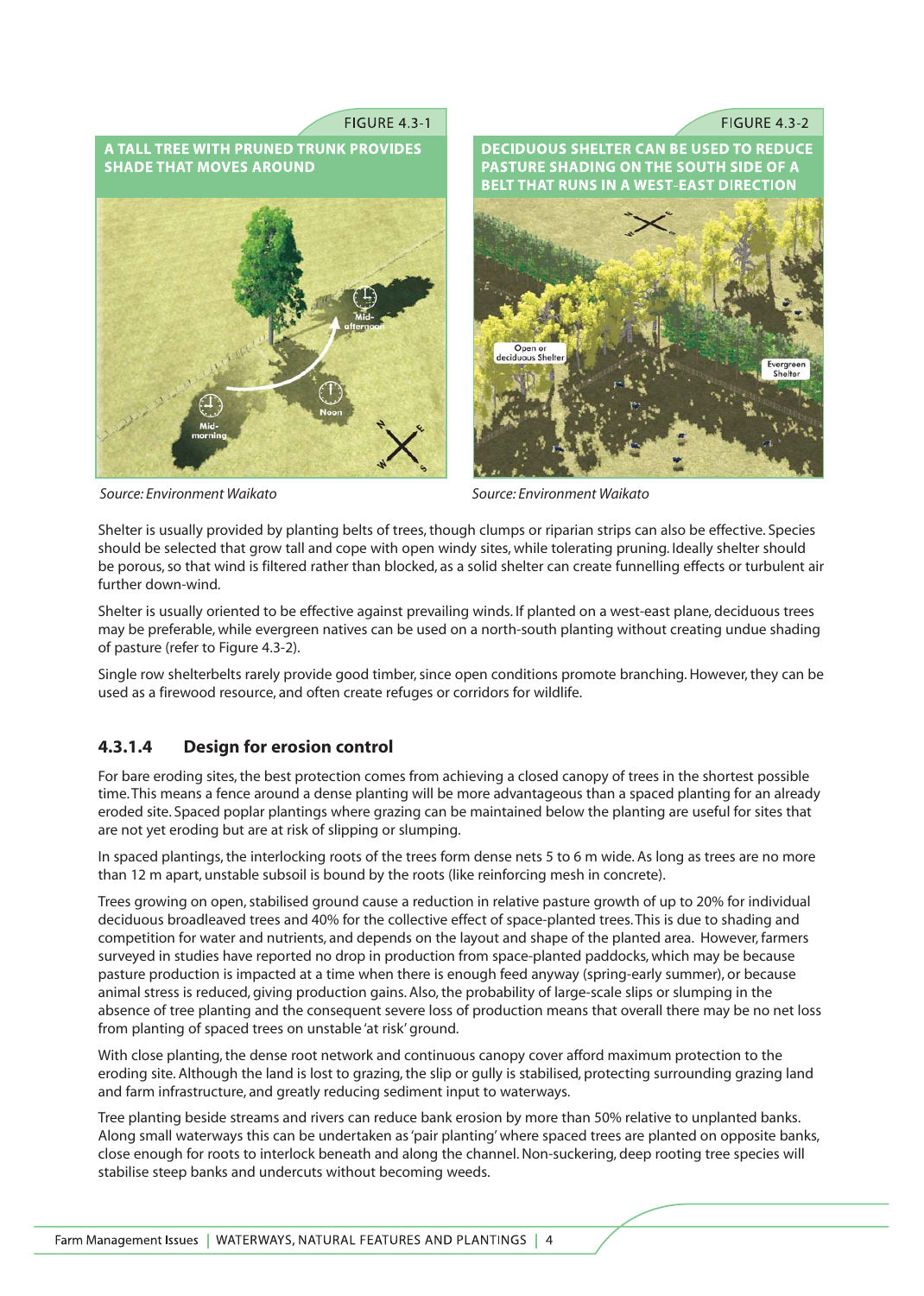Crack willow invades waterways and is easily spread. Grey willow has fine seeds that disperse quickly and can also become a weed. Silver poplars should be avoided as they sucker, split, fall into waterways and can spread downstream. Non-suckering and sterile willows and poplars are available that are fast growing and deep rooted – contact your Regional Council for advice. Native species with rapid root growth include ribbonwood (*Betulinus regius*), cabbage trees and lemonwood (*Pittosporum eugenioides*).

Where banks are severely eroding, some type of structural intervention may be required for stabilisation (refer to 6.7.3 Streambank engineering and in-stream works). However establishing vegetation is usually a preferable sustainable option. On eroding bends, a 'sacrifice zone' may need to be left, with trees planted behind this in an effort to prevent future bank erosion. Bank reshaping is also sometimes beneficial prior to planting to allow vegetation to establish and reduce bank scour, while increasing channel capacity. Check with your Regional Council before undertaking any river bank work to see if you need a consent, and if you are in a drainage scheme seek advice from the drainage authority.

# **4.3.1.5 Design for timber**

Timber plantings may be fast-growing exotics or longer-rotation natives. For smaller areas, high value timbers may be preferable to pines, especially where the site is some distance from a port or processing facility. The choice of native or specialty timbers may also enhance habitat and landscape diversity. Relatively high growth rates and good timber quality can be achieved for native timbers such as totara and kauri. However, pines have the benefits of assured market outlets and contractor experience with planting and silviculture as well as a low cost of establishment.

If a woodlot of specialty exotic or native timber species is desired, growth rates and site preferences are an important consideration. The best growth rates often occur on sheltered sites where soils are deep, moist and fertile, but for farmers this preference must be weighed up with retaining grazing land. While natural occurrence of a species can be an indication of site preference, some tree species may actually do better on sites where they are not naturally dominant. For example kauri are often seen on drier ridges where they out-compete other species that will not tolerate dry conditions, but the fastest growing kauri are found on lower hill slopes with better soils. Avoid planting timber species on unstable gully walls or floors as slips may carry away the young timber trees, or erosion may start again following harvesting. These areas are better suited to a cover of hardy, fast-growing natives.

Where the site for a timber plantation is exposed to wind or severe frost, it may be necessary to establish a 'nurse crop' of pioneer species such as manuka or kanuka, and then plant other species into it.

Even where a nurse crop is not established prior to planting the timber species, fast growing and cheaper shrubby species can be used to 'bulk out' a planting of timber trees. A mixed planting like this will:

- help to achieve rapid canopy closure and reduce weed growth
- encourage the timber trees to grow up straight and fast with minimal side branching as they compete for light.

Wherever larger trees are mixed with others either by planting together or by inter-planting at a later date, regular inspection is required to ensure light levels remain adequate for the slower growing but high value timber species. Pruning is also required to encourage the correct growth form (refer to 4.3.6.3 Pruning).

# **4.3.2 Sourcing trees**

The following options are available to obtain trees for farm plantings:

- natural regeneration. This is a low cost option if local seed sources exist nearby, but weed control may be required for some time. If a cover of a pioneer species like kanuka or manuka establishes naturally, other species can be inter-planted later
- splitting existing plants. This is a low-cost and effective option for flax and many other wetland plants
- growing your own from seed or cutting. A small-scale nursery can be established and plants grown from seed. Poplar poles can be cut from existing trees and planted directly or rooted in the ground before transferring to the planting site. Small nursery stock can also be bought and potted up to grow on at home
- direct seeding. This is possible for species like flax, cabbage trees and Pittosporum. The key issues are seed availability and quality, and control of weeds post-sowing. A useful technique is to lay manuka brush with seed capsules down on bare ground in a fenced area, allowing the seedlings to come up underneath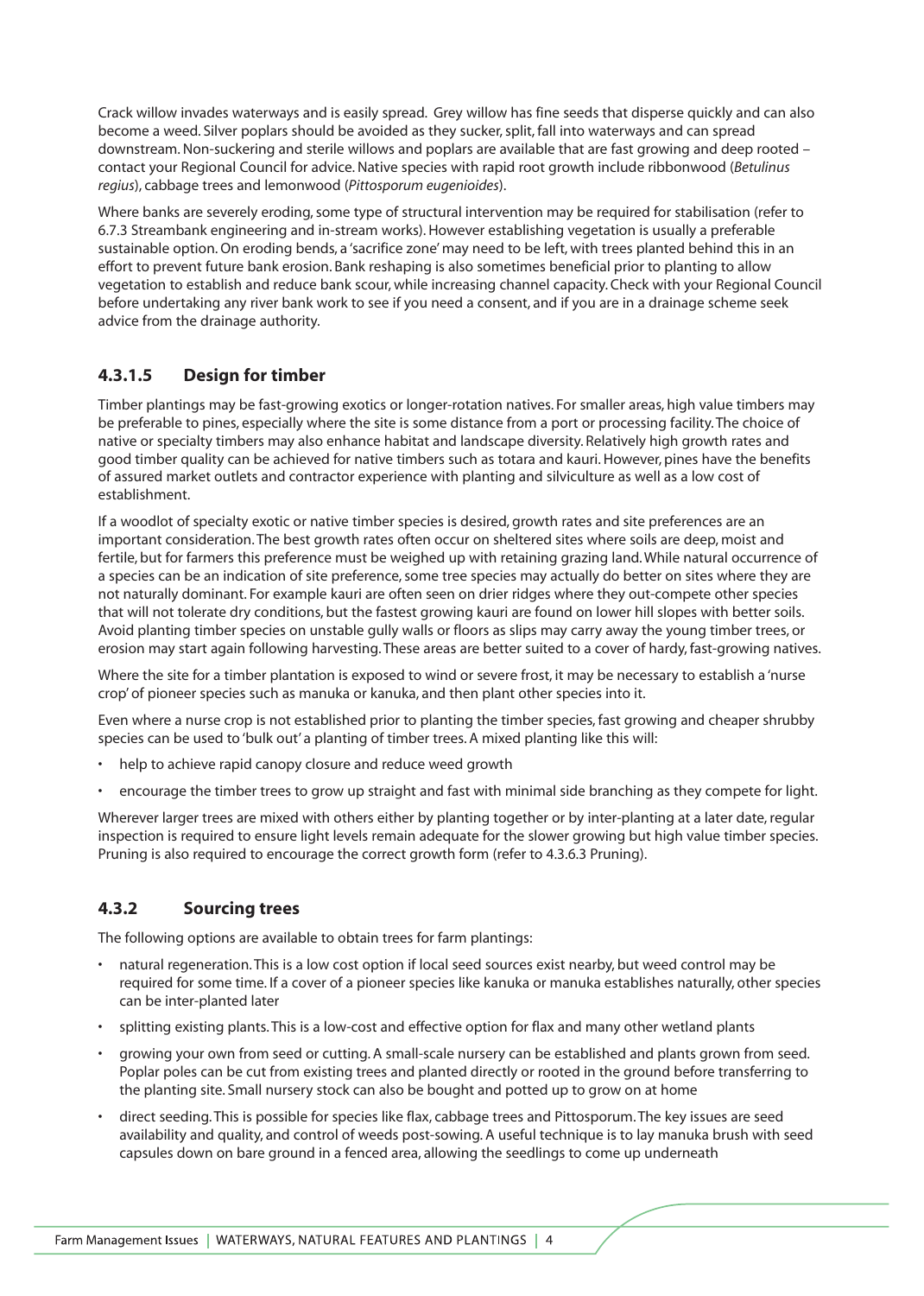- nursery-grown plants. Exotic trees can be purchased bare-rooted or as poles, but native trees are usually bought in bags or root trainers. Root trainer plants have smaller root systems so require more attention post-planting. Healthy, bushy plants with well-formed root systems that are 50-70 cm high are preferable for a low maintenance planting
- donated plants. Many community groups grow trees for planting on farms.

When obtaining plants, ecosourcing is a good principle to follow. This means obtaining plant material sourced from naturally-occurring wild populations close to the site where you are planting. This is important to preserve the distinctive natural character of your locality. Also, because local seed and plants have evolved for the climate and soils of your area, they may be more likely to survive and flourish than outside plant stock. Some native trees (e.g. karo and pohutukawa) are commonly planted outside the area in which they naturally occur, but to retain the uniqueness of each landscape, only locally occurring species should be used. Consult a local expert or check species lists from nearby reserves.

The choice of plant material will depend on what is available and the cost. While initial cost is higher for a larger plant, a tall grade of tree (50 cm-1m high) spaced 1-1.5 m apart will out-compete weeds faster and minimise the need for weed control later.

## **4.3.3 Protection from stock**

Protection from stock is important for all trees at planting, and for most trees ongoing stock exclusion is required.

Stock protection options on dairy farms include:

- an electric fence suitable where there is a consistent power source and the fence will be checked regularly when stock are grazing alongside
- non-electric permanent fencing. Some dairy farmers recommend using no battens around bush blocks to reduce the maintenance cost of fallen trees and branches
- the use of an electric outrigger to keep stock off the fence and prolong its life, or to go around single shade trees near a fenceline
- tree guards purchased or built for single shade trees
- the use of plastic sleeves for exotics (e.g. poplar poles), eventual grazing around the tree. However stock must be excluded from the site at planting, and vigilance is required when the sleeves are removed or start to fall off, as stock may quickly ringbark even quite mature trees.

If the bush patch is small, open underneath and/or exposed to wind, it is advantageous to place the fence five or more metres from the bush edge and plant up a buffer zone of hardy shrubs (refer to 4.3 Planting on dairy farms). This helps to seal the bush and reduce the 'edge effects' of wind and light intrusion into the main bush block. If no buffer is to be planted, fencing close to the bush margin will minimise weed invasion.

Stock will generally take shelter alongside the fenced bush, but some farmers choose to leave isolated trees outside the fence as additional paddock shade. However, stock pressure on root systems will generally have a detrimental effect on native trees.

If the planting is on a boundary, it is wise to speak to neighbours about the importance of keeping their stock out of the planted area and the sensitivity of plantings to herbicides.

## **4.3.4 Weed and pest control prior to planting**

Serious weeds that will not be easily out-competed by your planted species must be controlled before planting (e.g. blackberry and willow). Repeated treatment may be needed before the site can be planted. Native trees are sensitive to many herbicides, so if residual chemicals are used, adequate time must be left before planting.

Animal pests can also seriously affect plantings and if these are present in significant numbers, control should be undertaken before planting.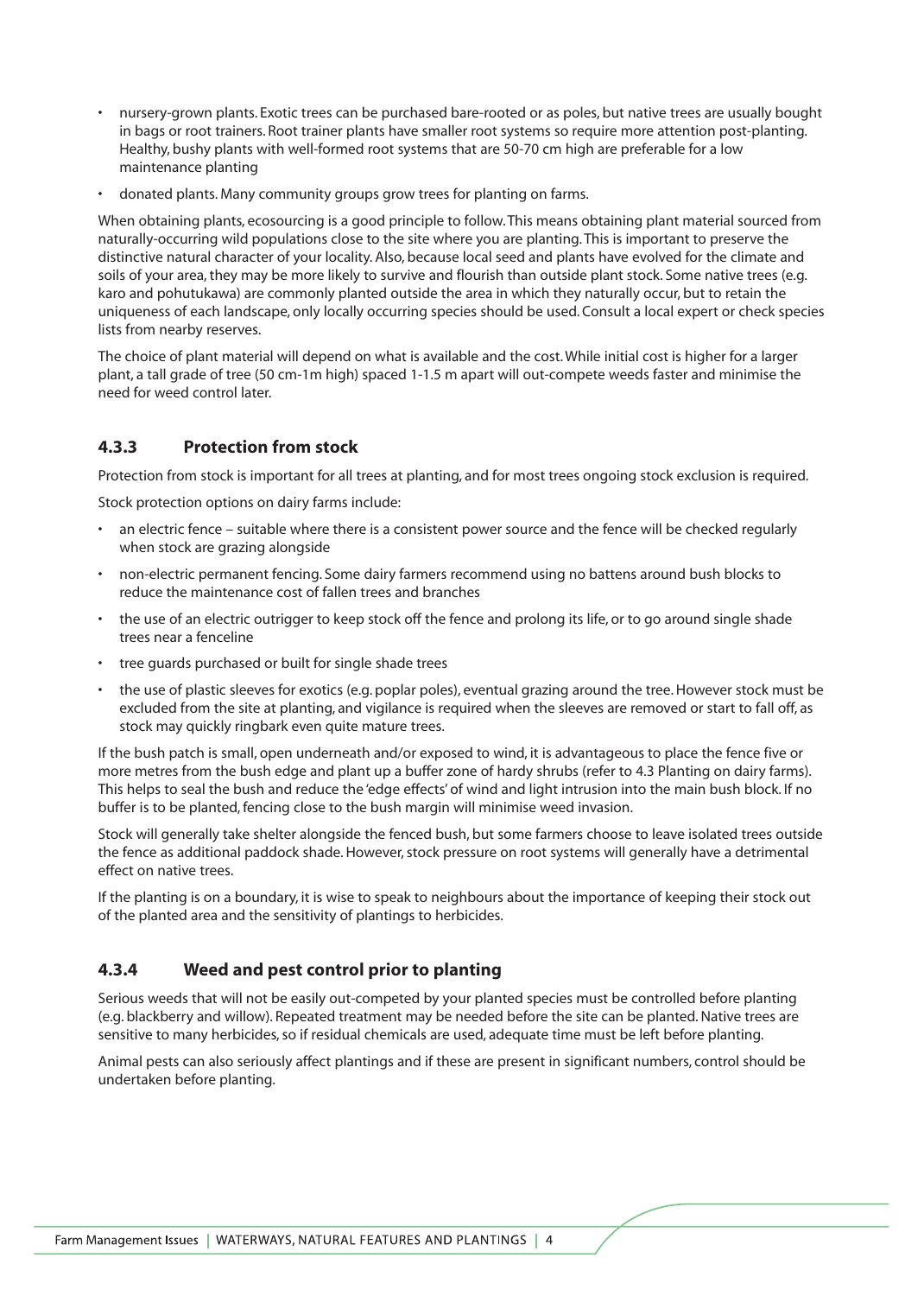# **4.3.4.1 Controlling weeds on planting sites**

Unwanted willows and poplars should be felled in dry conditions when the wood will not re-sprout, and the stumps painted with herbicide within 20 minutes of cutting. Avoid putting off-cuts anywhere near water - all sticks and branches should be stacked and burnt or removed off-site. The site should be left for another year so that any re-growth can be dealt with prior to planting. Poisoning of standing trees is another option, e.g. by drilling a hole in the trunk and filling this with a small quantity of herbicide.

Where invasive weeds have been cleared, a high density planting is recommended to establish a canopy of desirable species as soon as possible. Mulching may also help to control reinvasion of some species.

Once the site is free of woody weeds, the most common approach is then to either spot-spray with glyphosate a 1-m square for each tree at least a week before planting (refer to Figure 4.3-3), or to blanket spray the whole area to be planted. Where the labour is available, hand clearing a 1-m square with a spade is another option.

**SPOT SPRAYED PLANTING PATCHES IN PREPARATION FOR PLANTING** 

**FIGURE 4.3-3** 

*Source: Environment Waikato*

Some farmers have had success with an alternative approach to site preparation. This involves planting straight into a ryegrass/clover sward, which helps to exclude other weeds and disguises young trees from rabbits or hares while providing a degree of shelter and moisture retention for the seedlings. Experimentation on your own site will help determine the best strategy for local conditions.

# **4.3.4.2 Controlling animal pests**

Animal pest control may be beneficial before planting. The pests most likely to damage newly planted trees are rabbits and hares, which can chew or bite through the stems, and goats, which will browse trees. Seek advice from your Regional Council for the most up-to-date control methods for rabbits and hares, which can include shooting, fumigants, or baits. Tree protectors or spray-on repellants can also be used to discourage these animals. Feral goats can only be controlled by shooting.

Pukeko are a native species and therefore protected, but they will often pull up young trees, which will then need to be replanted. Some farmers have excluded pukeko with three electric wires set at 10 cm, 30 cm and 50 cm above the ground. As pukeko are considered a game bird they can be shot during some periods during the year with a license from Fish & Game. Check with your local Fish & Game Council for appropriate advice.

# **4.3.5 Planting**

Before planting, consider the following:

- the best timing for local conditions
- planting density
- plant condition
- layout at the planting site
- mulching
- staking.

A typical dairy farm will rarely require soil preparation to successfully establish trees. On severely compacted soils, ripping may have a beneficial effect. Fertiliser is not normally needed, as soil fertility is sufficient for most tree species.

On dry sites an irrigation line may assist the establishment of shelterbelts that are exposed to strong wind.

Farm Management Issues | WATERWAYS, NATURAL FEATURES AND PLANTINGS | 4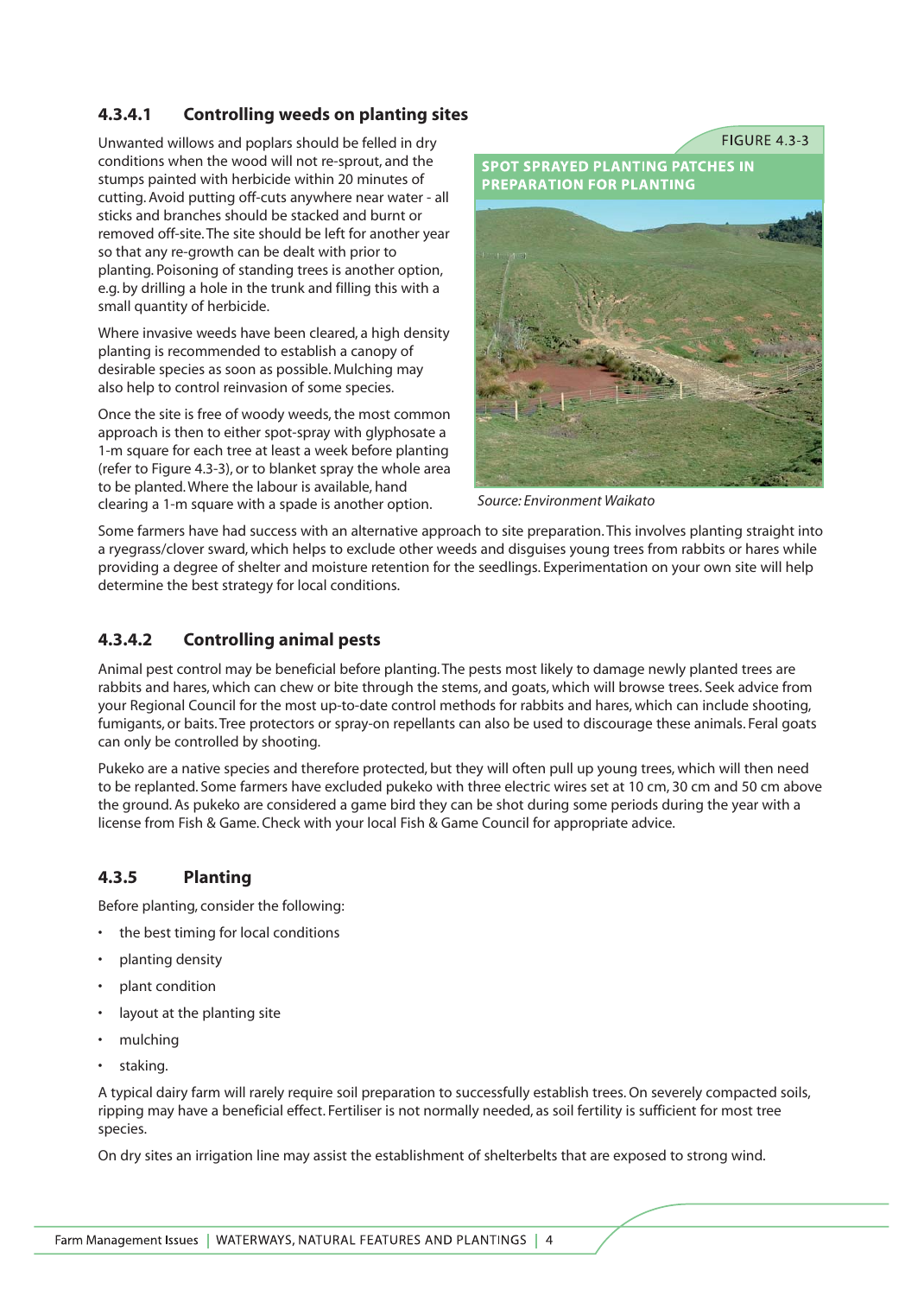# **4.3.5.1 When to plant**

Generally, the wetter winter months are best for planting (between April and September), but local seasonal conditions and farm peak labour demands should be taken into account. In deciding on timing, consider the following principles:

- Autumn planting in dry areas helps seedlings establish before soils dry out
- waiting until spring in cold areas can avoid the worst frosts. However, in some sites frost-hardy species that have been well hardened off can be planted as soon as the soil is moist enough in autumn to gradually acclimatise to frost and to get good establishment before summer. This approach may be especially appropriate in sites with free-draining soils that dry out quickly in summer
- summer plantings in wetlands allow plants to establish while water levels are lower, as long as there is adequate soil moisture to sustain them until winter
- bare-rooted plants or poles should be planted out in winter during dormancy.

# **4.3.5.2 Planting density**

For patches, riparian areas and timberlots, a major choice is around density and size of plants:

- use smaller, cheaper plants spaced further apart if you are prepared to put time into looking after them
- use larger, more expensive plants at close spacings (1-2 m apart) to achieve good cover quickly and avoid weed invasion (refer to Figure 4.3-4). This is critical if you will have minimum time for maintenance, especially over the busy spring period when weed growth is fastest and farm labour is often stretched.

Lower density plantings (up to 5 m apart) will allow more rank grass and weed growth around trees, which can be beneficial for the filtering function of riparian margins. It may also be the most appropriate option where access and space is required by anglers.

High density plantings with rapid canopy closure gives more effective erosion protection.

For timber, a lower density planting will need less thinning to reach final stocking but will require more tending to ensure good tree form.



*Source: Greater Wellington Regional Council*

## **4.3.5.3 Plant condition**

Before accepting delivery, check plants for root distortions. Any roots circling around the container should be cut as these will hinder growth.

Plants in containers should be placed outside to harden off and adapt to local conditions, preferably for several weeks before planting.

Water plants well before transporting them to the planting site if there is no water on-site.

Bare rooted plants or poles should be kept moist and planted as soon as possible.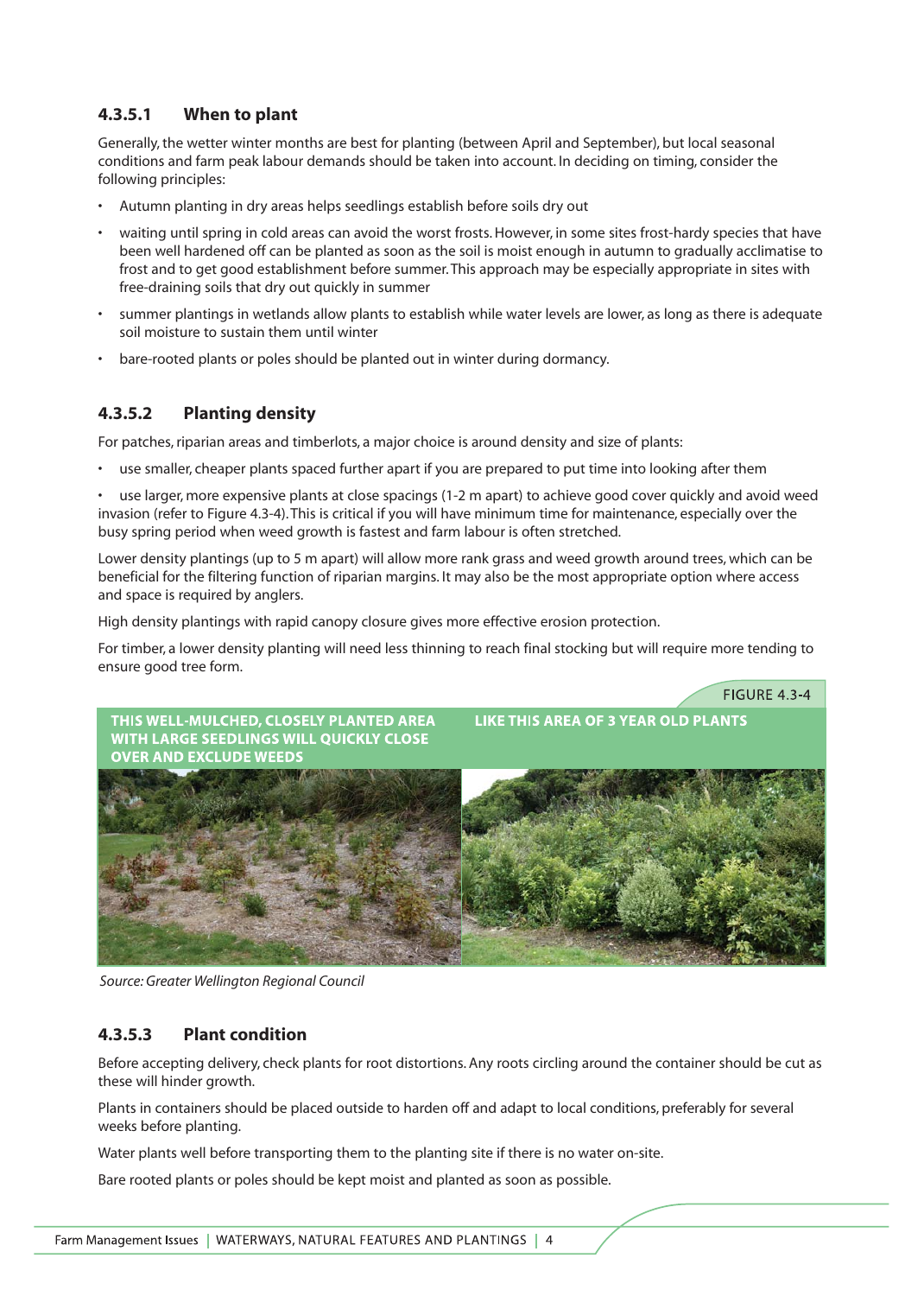# **4.3.5.4 Layout at the planting site**

At planting time, it is useful to have a knowledgeable person set out the plants at required distances and have the planters follow behind. Group plants of certain species together in a favourable 'zone' rather than randomly scattering all the plants. If a mixture of larger trees and smaller trees are being planted, set out the larger trees first at their final spacing (4-6 m apart), and then in-fill with smaller shrubby species. Avoid straight lines.

For wetlands or riparian areas, set plants out in zones according to their water tolerance. Place reeds and rushes on the water edge, flax and cabbage trees next, and then small trees like manuka on the drier soil towards the paddock side.

# **4.3.5.5 Mulching**

Mulching is a good weed control option if you can get sufficient quantities of mulching materials to the site and you have labour available to spread mulch as well as plant. It involves placing 1 square metre of mulching material around the plant, keeping stems clear to avoid rotting. In addition to providing effective weed control for some months, mulching helps retain moisture around the tree roots.

Any organic material is suitable, e.g. newspaper, a 1-m square of wool carpet with a slit cut in it for the tree, or straw, old silage or calf shed bedding piled up to a depth of 10-15 cm. Dry materials such as newspaper should be weighted with clods of earth. Commercial weed mat squares are also available.

## **4.3.5.6 Staking**

Staking trees makes them much easier to find in spring, especially if stakes have their ends marked with dazzle paint. It can also help taller trees survive in windy sites.

#### **4.3.6 Maintenance**

Aside from maintaining stock exclusion, weed control is likely to be the most important aspect of ongoing management. Animal pests should also be controlled in new plantings and existing blocks to protect native plants and animals (refer to 4.2.5 Enhancing natural areas with pest control). Trees planted for erosion control, timber, shade or shelter will usually require some silviculture to maintain the best form for that function.

## **4.3.6.1 Weed control in retired or planted areas**

Weed control is often the greatest concern for farmers considering fencing out areas of the farm. Weed or grass growth is also the most common reason for failed plantings. A weed problem is most likely to arise where trees are planted too small or too far apart, or are not tended by releasing (freeing the young tree from weeds). Weed control is less of a problem for dense plantings, and where mulch is used, but vigilance is still required to ensure weeds do not out-compete the planted trees.

Weed growth should be checked during spring and summer to ensure weeds are not overtopping and smothering the planting. Plants may need releasing several times in the fist year and monitoring for the first 3-4 years until a good height is achieved.

Plants can be hand-released or a grass-specific spray can be used, or glyphosate can be sprayed carefully, avoiding any contact with native plants (e.g. use a coarse jet at low pressure, and protect plants with a spray shield.)

Weeds to watch include the following:

- any regrowth of previously cleared willow, pampas, gorse or blackberry control these early with a grubber or careful application of chemicals to avoid a major infestation. Note that native Cortaderia (toetoe) is related to the imported pampas Cortaderia species and the two are easily confused. If in doubt, seek advice (e.g. from your Regional Council)
- shade-tolerant weeds establishing under the plantings, such as ivy, wild ginger or wandering willie (Tradescantia). Unlike other weeds, these will persist after canopy closure
- climbers that can smother native plants, either when trees are small (e.g. Convolvulus) or with established bush (e.g. old man's beard). Climbing plants should be dragged off trees before pulling out or spraying to avoid damaging the natives. Vines can be cut near the base and both ends painted or dipped in herbicide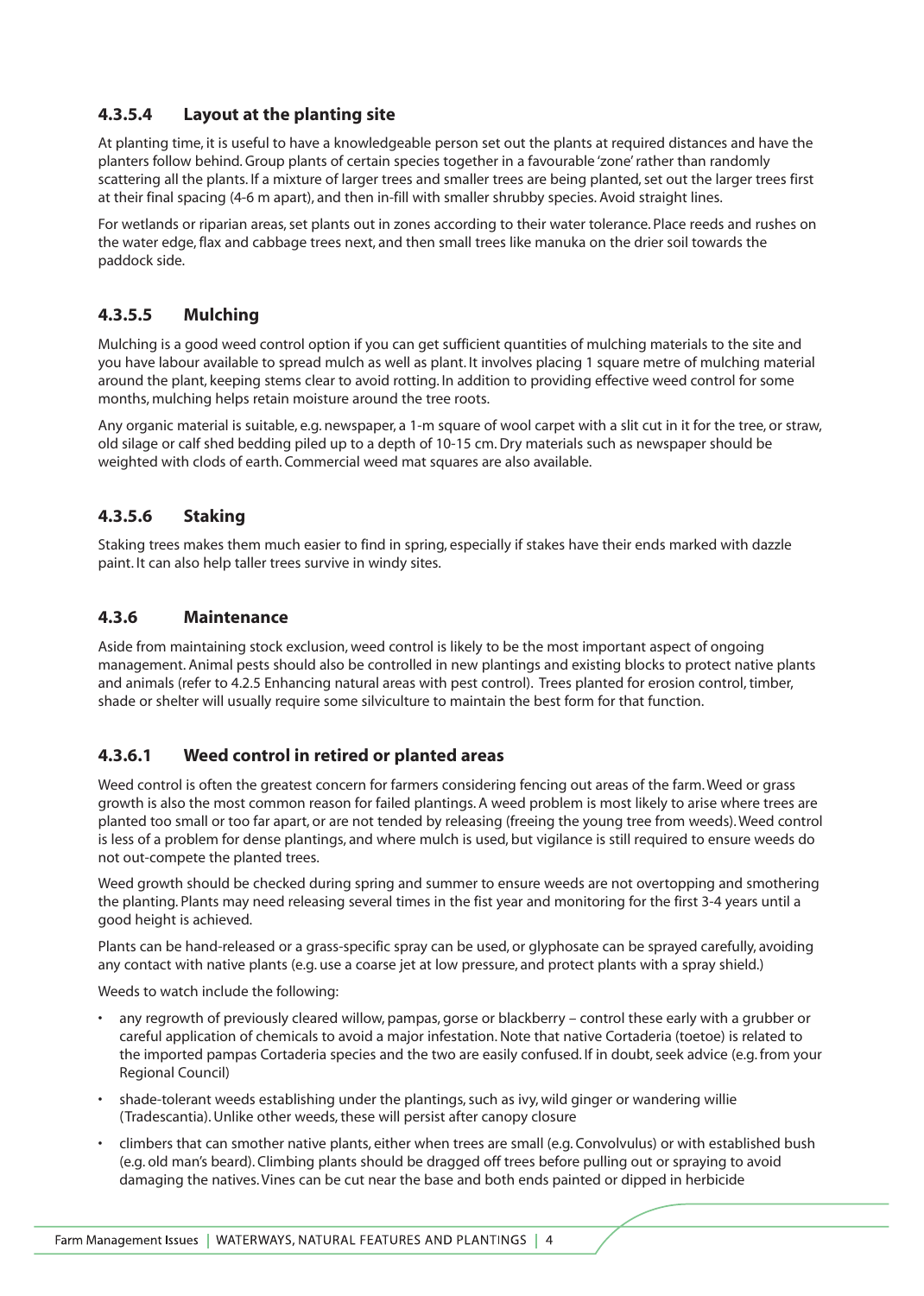• weeds of environmental significance vary between regions and what is a serious pest in one region may be a benign garden plant in another. Seek advice from your Regional Council about the control status of plant pest species.

#### **4.3.6.2 Animal pest control**

As your plantings mature, they will benefit from action to reduce browsing from possums and invasion of predators such as cats, or mustelids (weasels, ferrets and stoats). Refer to 4.2.5 Enhancing natural areas with pest control.

#### **4.3.6.3 Pruning**

Regenerating natives planted in blocks require little pruning intervention, unless some of the more vigorous species are outcompeting desired slower growing species.

However, trees planted for erosion control, timber, shelter or shade will usually need some attention to form:

- erosion control species will benefit from pruning to maintain a good central leader, and where there are spaced plantings of poplars for erosion control, side branch removal will create less shading of pasture below
- timber trees also require attention from an early age to remove multiple leaders, and as time goes on, pruning is needed to remove bottom branches. Forest stands can be certified to document the silviculture that has been done on the trees. This process has a cost but will raise the value of the stand and may therefore be a good investment for larger blocks
- shade trees should be high pruned, so that the shady area moves around during the day and stock camping is minimised
- shelterbelts can be kept porous by thinning and pruning, and branches that threaten fences can be removed.

#### **4.3.7 Top tips for plantings**

- **Go for larger, more densely planted trees if you want to minimise future maintenance. Otherwise make allowance for weed control as part of the initial cost of the project.**
- **Plant a small area at a time, considering maintenance requirements.**
- **Schedule weed control in planted areas along with the rest of the farm. Consider having a contractor attend to these areas during the busy spring period.**
- **Ask around to source plants that are grown from local seed (ecosourced) to ensure you have the bestadapted plants that will help maintain local character.**
- **Purchase a smaller, cheaper grade of trees from a nursery and bag them up to grow on at home for the next season.**
- **Split up existing flaxes, rushes and sedges for a low-cost source of wetland plants. (Always get permission first if these are not on your land).**
- **Stake your plants at planting time so you can find them later. Place stakes consistently on one side of the plant (e.g. always to the south of the plant).**
- **Take care with herbicides around native plants. Find a contractor with experience releasing natives if spray is to be used.**
- **Deal with invasive weeds when they are small to avoid a major problem later.**
- **Keep on top of shade-tolerant weeds.**
- **Consider forest certification for larger blocks so that you have a documented record of silviculture procedures.**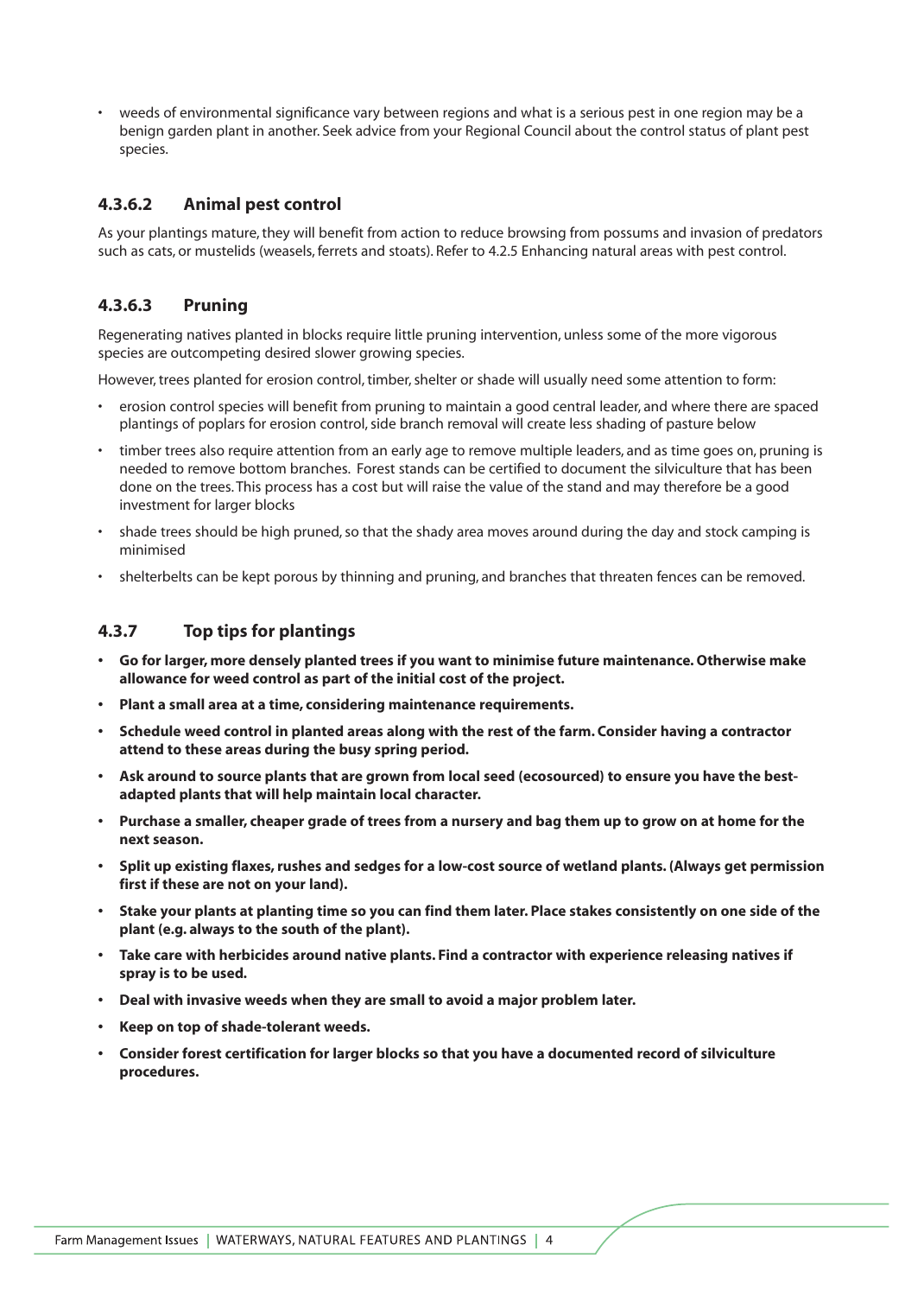# **4.4 FURTHER READING**

Auckland Regional Council. 2002: "Plant Me Instead " (Guide to alternatives to common environmental pest plants). Auckland Regional Council, Auckland.

Bergin, D. O.; Gea, L. 2005. "Native Trees - Planting and Early Management for Wood Production". New Zealand Indigenous Tree Bulletin No. 3. New Zealand Forest Research Institute, Rotorua.

Buxton, R. 1991. "New Zealand's Wetlands: A Management Guide". Department of Conservation, Wellington.

Craw, C.J., 1995. "Poisonous Plants and Fungi in New Zealand". Northland Regional Council, Whangarei.

Department of Conservation, 2003. "From Seed to Success – Tool Kit for Community Conservation Projects". Department of Conservation, Wellington.

Davis, M.; Meurk, C. 2001 "Protecting and Restoring Our Natural Heritage – A Practical Guide". Canterbury Conservancy, Department of Conservation.

Environment Waikato, 1999. Wetland Factsheet Series. Environment Waikato, Hamilton.

Environment Waikato, 2001. Forest Fragment Management Factsheet Series. Environment Waikato, Hamilton.

Environment Waikato, 2002."Trees On Farms – A Guide with Local Experience of Growing Trees in the Waikato Region". Environment Waikato, Hamilton.

Environment Waikato, 2004."Clean Streams – A Guide to Managing Waterways on Waikato Farms". Environment Waikato, Hamilton. (Note, other regions have adapted this guide for local conditions. Contact your Regional Council.)

Environment Waikato, 2005."Planting Natives in the Waikato Region". Environment Waikato, Hamilton.

Environment Waikato, 2006."For Peat's Sake. Good Management Practices for Waikato Peat Farmers." 2nd Edition. Environment Waikato, Hamilton.

Forest Research Institute, 1987. "Replacing Pampas Grass. Alternative species for low shelter and amenity plantings". What's New in Forest Research No 150. Forest Research Institute, Rotorua.

Greater Wellington Regional Council, 1999. "Wellington Regional Native Plant Guide." Greater Wellington, Wellington.

Greater Wellington Regional Council, 2004."Managing Your Bush Block" and "Restoration Planting" and "Controlling Problem Weeds in Riparian Zones" (practical guides). Greater Wellington, Wellington.

Hamilton City Council, 2002. "Gully Restoration Guide." Hamilton City Council, Hamilton.

Head, J., deRidder, L., Findlay, C. 2004. "Protecting Natural Areas Design Guide." Nature Heritage Fund, Wellington.

Hicks, D. L., 1992 ."Effect of Soil Conservation Tree Plantings on Stream Bank Stability." Technical Record 118. DSIR Land Resources.

Janssen, H., 2004. "Bush Vitality – A Visual Assessment Kit." Horizons Regional Council, Palmerston North.

Meurk, C. 2003. "Establishing Shelter in Canterbury with Nature Conservation in Mind". Environment Canterbury and Lincoln University, Christchurch.

Ministerial Advisory Committee, 2000. "Biodiversity and Private Land. Final report of the ministerial advisory committee. ('Biowhat?')". Ministry for the Environment, Wellington.

Mortimer, J., and Mortimer, B. 1999."Trees for the New Zealand Countryside. A Planter's Guide." Taitua Books, Hamilton.

Mortimer, K., 1990. "Trees for the Land". Northland Regional Council , Whangarei.

New Zealand Farm Environment Award Trust, 2003."Managing Natural Features on Farms" and "Winning Margins – Waterways on Farms". NZFEA Trust, Hamilton.

NIWA, 1995a. "Managing Riparian Zones: Volume 1 - Concepts". Department of Conservation, Wellington.

NIWA, 1995b. "Managing Riparian Zones: Volume 2 - Guidelines". Department of Conservation, Wellington.

Northland Regional Council. "Environmental Weeds: Delightful but Destructive". Northland Regional Council, Whangarei.